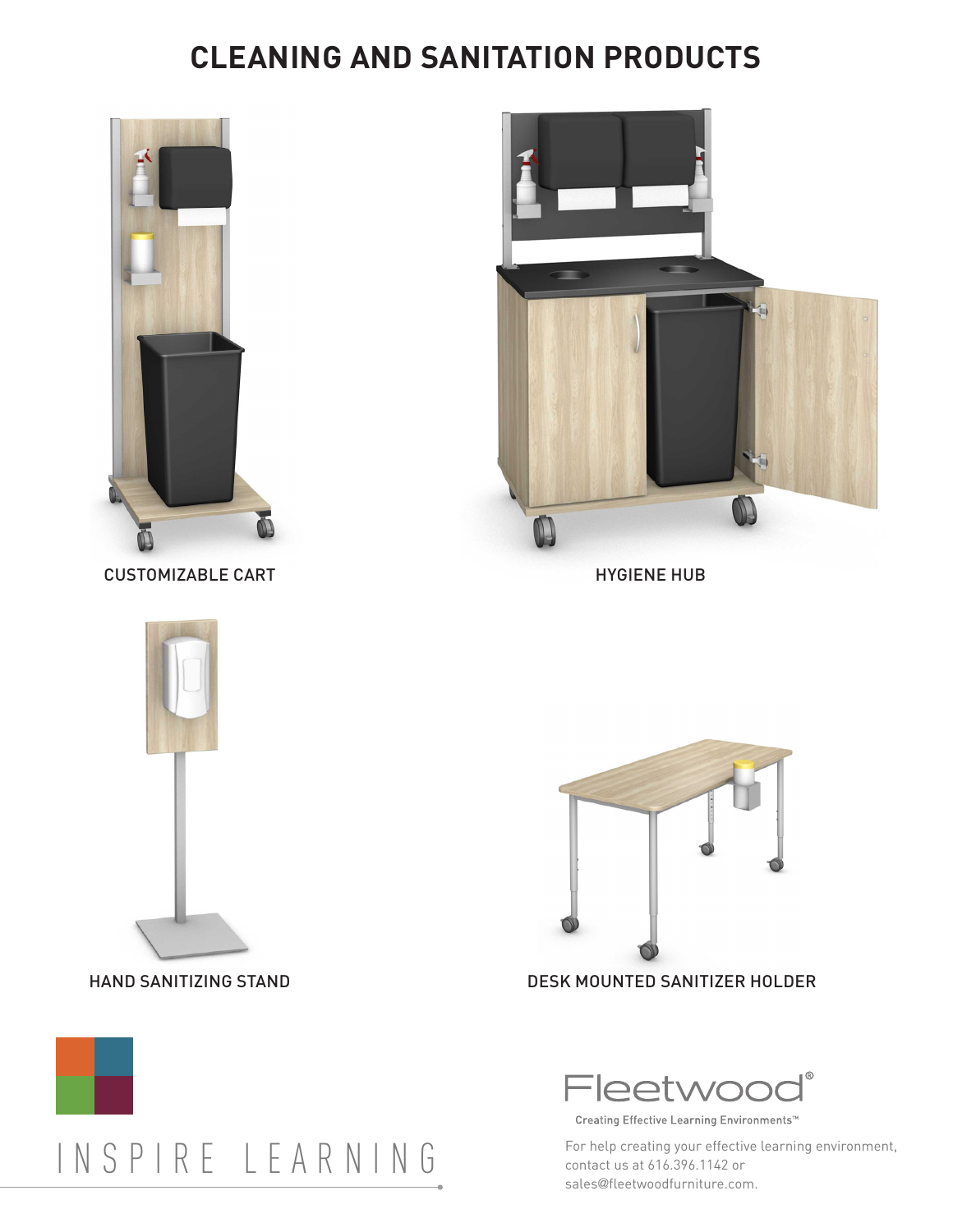# **HYGIENE HUB**

Students' one-stop spot for disinfecting classrooms



Shown with separately purchased accessories.

#### KEY BENEFITS

- Hold supplies for students to clean desks and seating at the start and end of class
- Move easily to convenient locations without permanent wall dispenser attachment
- Properly ventilate wet paper trash through perforated metal back
- Match classroom aesthetics via surface materials options
- Repurpose cabinet as needs change



36"W X 36"H X 20"D CABINET 60"H OVERALL HEIGHT WITH MOUNTING BOARD

#### FEATURES ————

- Phenolic moisture proof top with 2 receptacle openings
- Customizable mounting board to mount your preferred:
	- Paper towel dispensers
	- Sanitizer spray and wipe holders
- Markerboard on back of mounting board for messaging
- List Price \$1,700 Model Number: HYHUB

Trash bins, dispensers and cleaning supply holders not included Maximum Trash bin size: 16 1/5" L x 16 1/5 W x 28 ¼" H



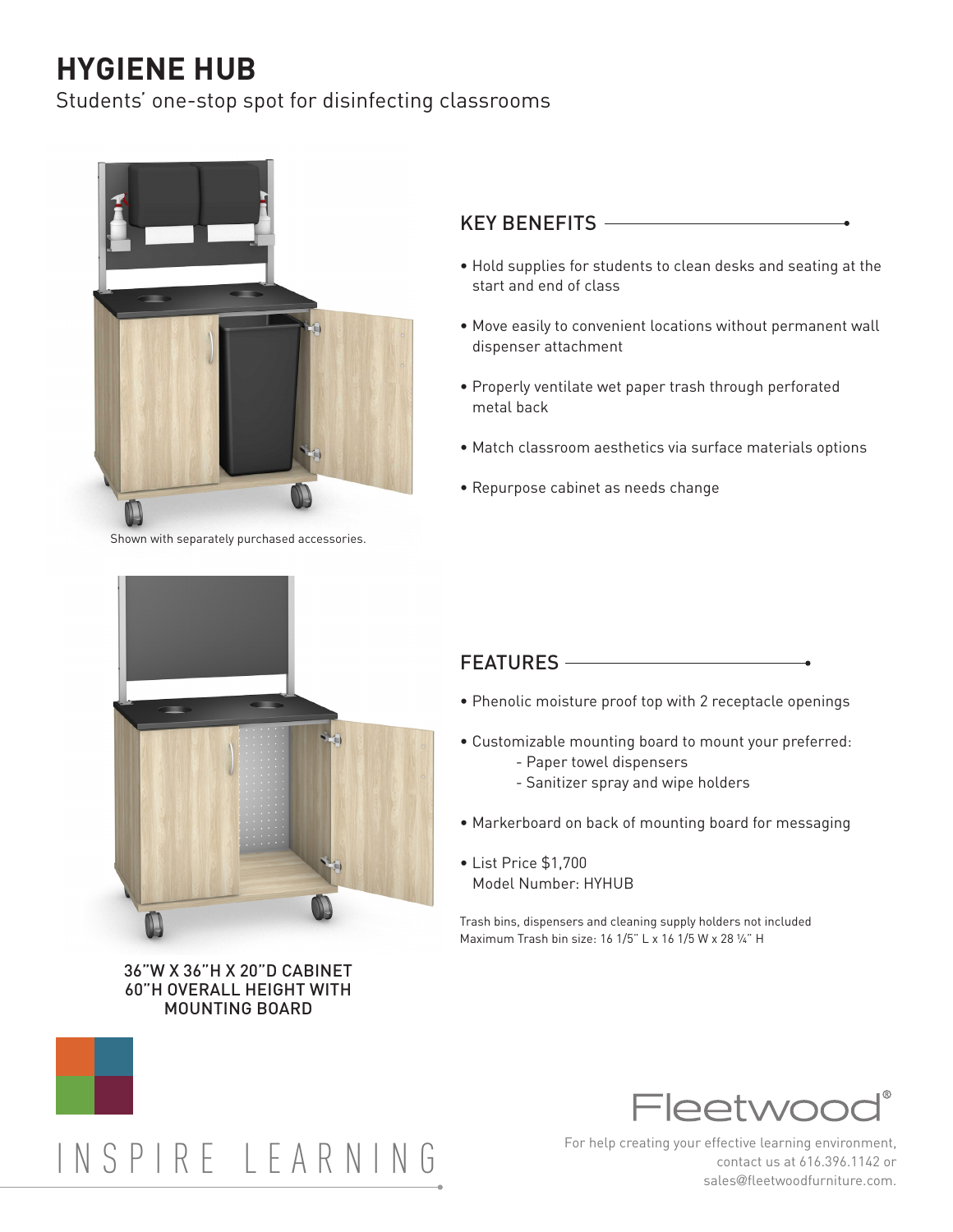## **CUSTOMIZABLE CART**

Holds what you want where you want it

## KEY BENEFITS

- Attach dispensers and trash bins to meet unique needs
- Roll where needed without permanently attaching to the wall
- Adhere school notices or logo stickers
- Use back for messaging or other hang-ons
- Match classroom aesthetics via surface materials options



(20"W X 17"D TRASH BIN PLATFORM)



Shown with separately purchased accessories.

## FEATURES

- 1" thick mounting board that holds dispenser(s) of your choice
- Laminate front and back for easy cleaning
- Easy-roll casters
- Customize sizes
- List Price \$600 Model Number: SANCART

Trash bins, dispensers and cleaning supply holders not included 20"W X 60"H X 22"D



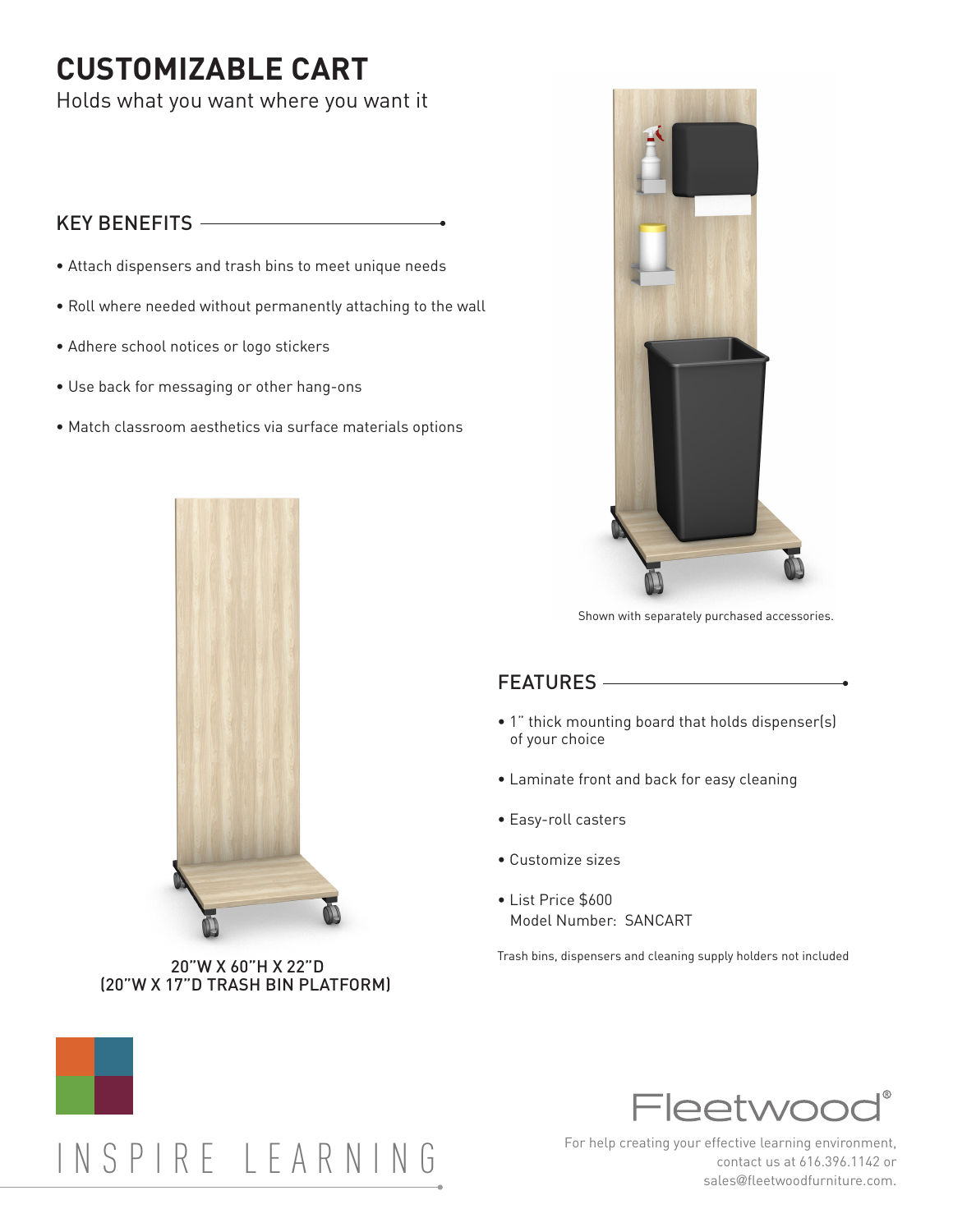## **HAND SANITIZING STAND**

Flexible freestanding stand to sanitize hands conveniently



### KEY BENEFITS

- Attach dispensers to meet unique needs
- Place where needed without permanently attaching to the wall
- Adhere school notices or logo stickers
- Match classroom aesthetics via surface materials options

#### FEATURES

- 1" thick mounting board that holds dispenser(s) of your choice
- Laminate front and back for easy cleaning and messaging
- Weighted base to prevent tipping
- Custom sizes available
- List Price \$250 Model Number: SANSTND

Hand sanitizing dispenser not included

#### 42"OVERALL HEIGHT WITH HEAVY 12" X 12" BASE MOUNTING BOARD IS 10"W X 18"H

# INSPIRE LEARNING